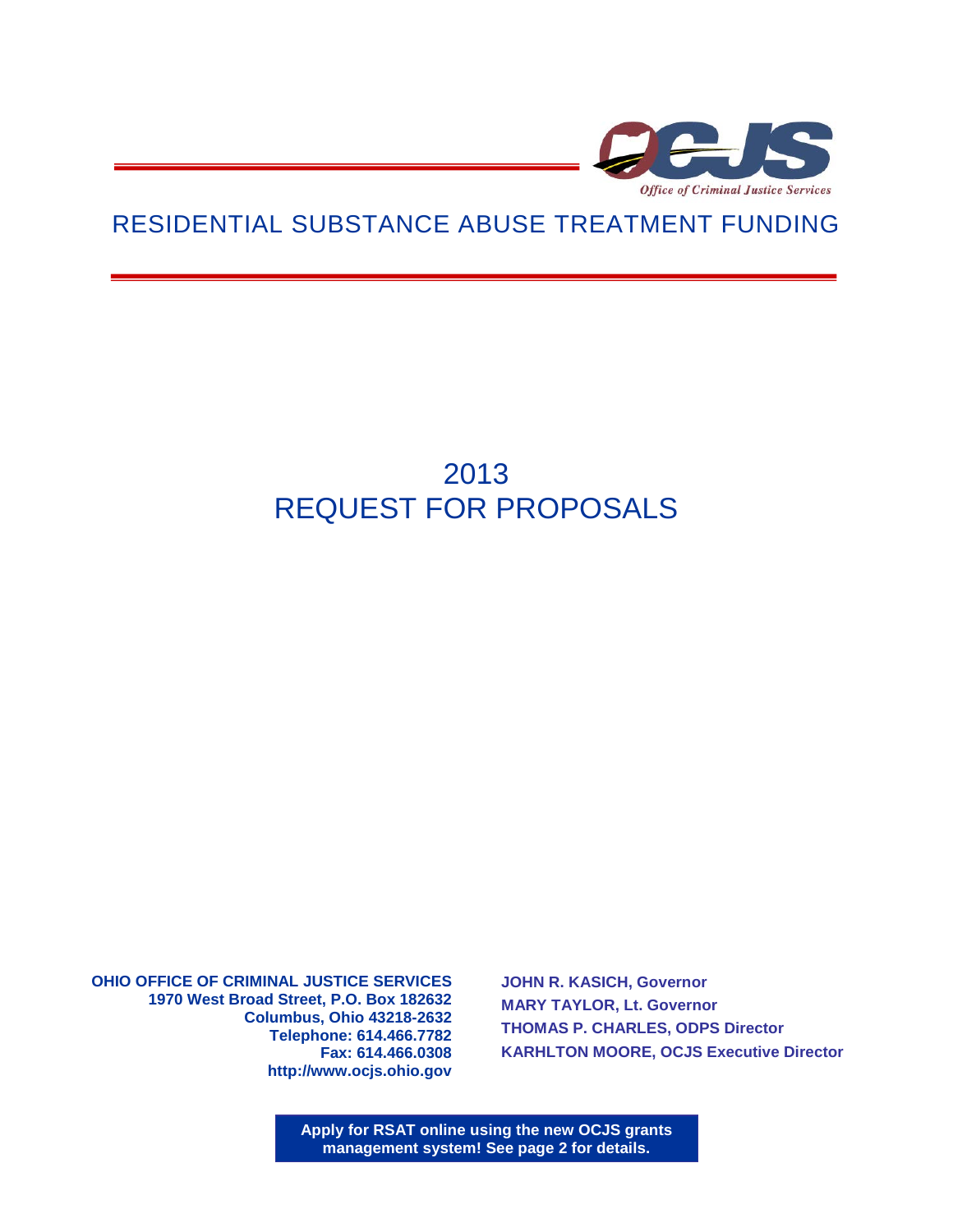# **OHIO OFFICE OF CRIMINAL JUSTICE SERVICES Residential Substance Abuse Treatment Program 2013 Request for Proposals TABLE O F C O NTENTS**

| Who is OCJS                             | 1              |
|-----------------------------------------|----------------|
| <b>What to Expect</b>                   | $\mathbf{1}$   |
| Eligibility                             | $\mathbf{1}$   |
| <b>Program Purpose and Requirements</b> | $\mathbf{1}$   |
| <b>Length of Funding</b>                | $\overline{2}$ |
| <b>New and Continuation Projects</b>    | $\overline{2}$ |
| <b>Match</b>                            | $\overline{2}$ |
| <b>Proposal Checklist</b>               | 3              |
| <b>Format and Submission</b>            | 3              |
| <b>RSAT Proposal Narrative</b>          | $\overline{4}$ |
| <b>Unallowable Costs</b>                | $\overline{7}$ |

**Residential Substance Abuse Treatment Program (RSAT) funds are federally administered by the U.S. Department of Justice, Corrections Program Office through the Omnibus Crime Control and Safe Streets Act of 1968, Title 1, Section 1001, as amended, Public Law 90-351, 42 U.S.C. 3796ff, et seq. RSAT funds must be used to increase resources otherwise unavailable, and cannot supplant state or local funds. State and local funds to projects may not decrease as a result of RSAT funding.**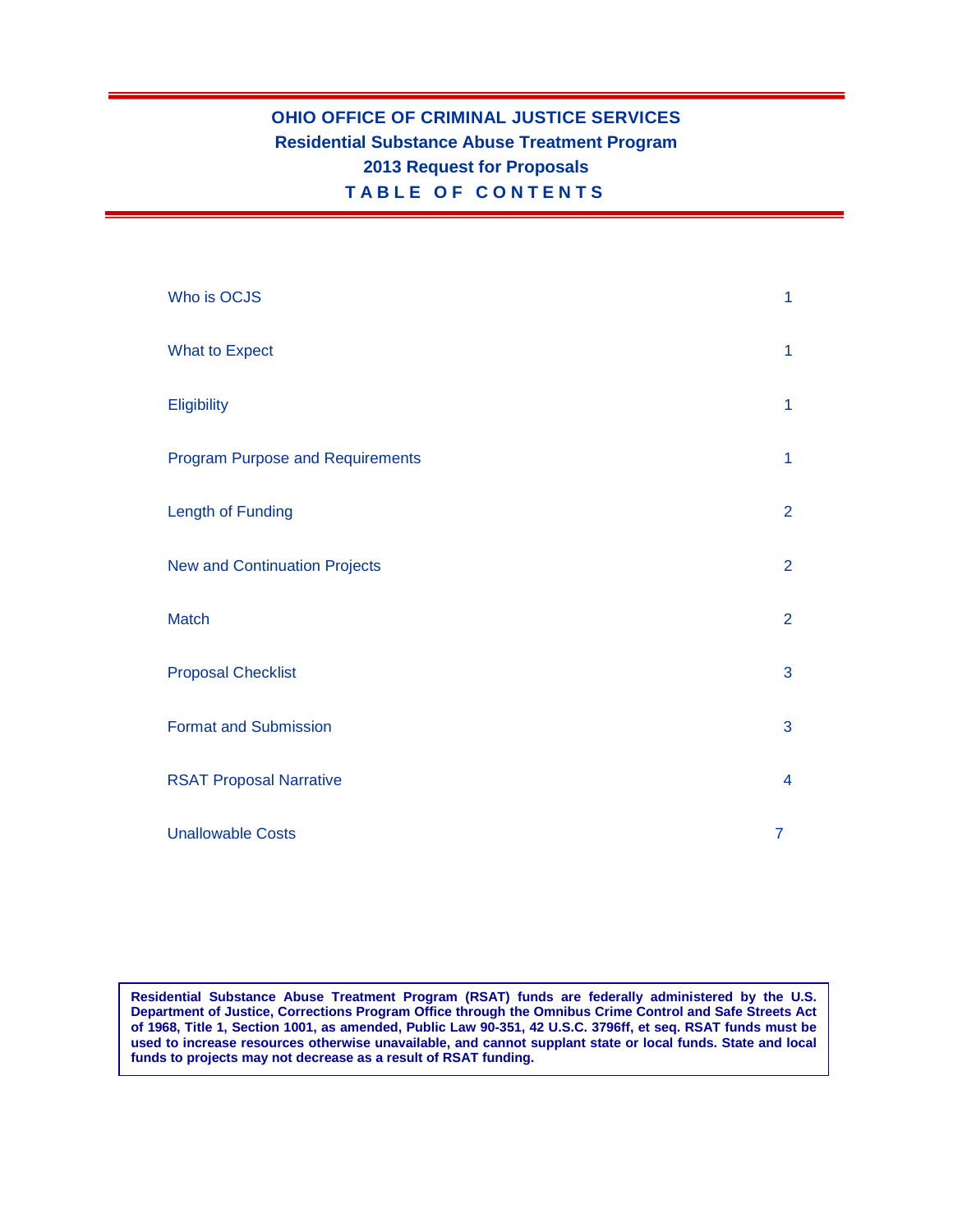#### **WHO IS OCJS**

The Ohio Office of Criminal Justice Services (OCJS) is a division of the Ohio Department of Public Safety. By statute, OCJS is the lead justice planning and assistance office for Ohio, administering millions of dollars in state and federal criminal justice funding every year. OCJS also evaluates programs and develops technology, training, and products for criminal justice professionals and communities.

OCJS has been designated by Governor John Kasich to administer the FY 2013, Residential Substance Abuse Treatment Program for State Prisoners (RSAT). The RSAT funds are used to support treatment services in addition to the services the prison or jail is already required to provide.

#### **WHAT TO EXPECT**

**Application.** For technical assistance on any part of the RSAT application, call OCJS at: 614.466.7782, and ask to speak to your Grants Coordinator.

Regional Contacts: [www.ocjs.ohio.gov/grants.stm](http://www.ocjs.ohio.gov/grants.stm)

**Review.** RSAT proposals will be competitively reviewed by OCJS. Project budgets will be reviewed to assure that costs are allowable and directly relate to the project. Final funding recommendations are made by the OCJS Executive Director.

**Award.** Projects will be notified and required to complete all forms and pre award conditions electronically through the grants management system. Prior to funding, grantees will receive orientation information regarding funding conditions and grant management strategies. **All awards will be for 12 months of funding, operating from July 1, 2013 through June 30, 2014.**

#### **ELIGIBILITY**

All RSAT applicants must have an organization, or subgrantee, that will serve as the fiduciary agent and assume overall responsibility for the grant. Eligible RSAT subgrantees include:

- 1. A unit of local government or council of governments. A unit of local government has legislative autonomy, jurisdiction, and authority to act in certain circumstances. Units of government include a city, county, township, or village. If two or more organizations jointly apply, they must designate one body to take the lead role and identify that agency's fiscal officer.
- 2. State agencies, state-supported universities.

#### **PROGRAM PURPOSE AND REQUIREMENTS**

RSAT funds assist state and local governments to develop and implement substance abuse treatment programs in state and local correctional and detention facilities. OCJS recommends applicants target high-risk offenders as program participants. The funds may be used to support treatment services in addition to the services the prison or jail is already required to provide. A minimum of 10 percent of Ohio's RSAT allocation must be available for local correctional and detention facilities for either of the two following program areas:

#### **Residential Substance Abuse Treatment**

- Six to 12 months in duration
- Residential correctional or detention facility
- Residents set apart from the general correctional population
- Focus on substance abuse problems of inmates
- Utilize urinalysis or other proven reliable forms of testing conducted
- Substantially focus on the substance abuse problems of the inmate
- Develop cognitive, behavioral, social, vocational, and other skills necessary to solve a substance abuse or related problem

#### **Jail-Based Substance Abuse Treatment**

- Program must last at least three months
- **Treatment population set apart from general correctional population if at all possible**
- Focus on substance abuse problems of inmates
- Science-based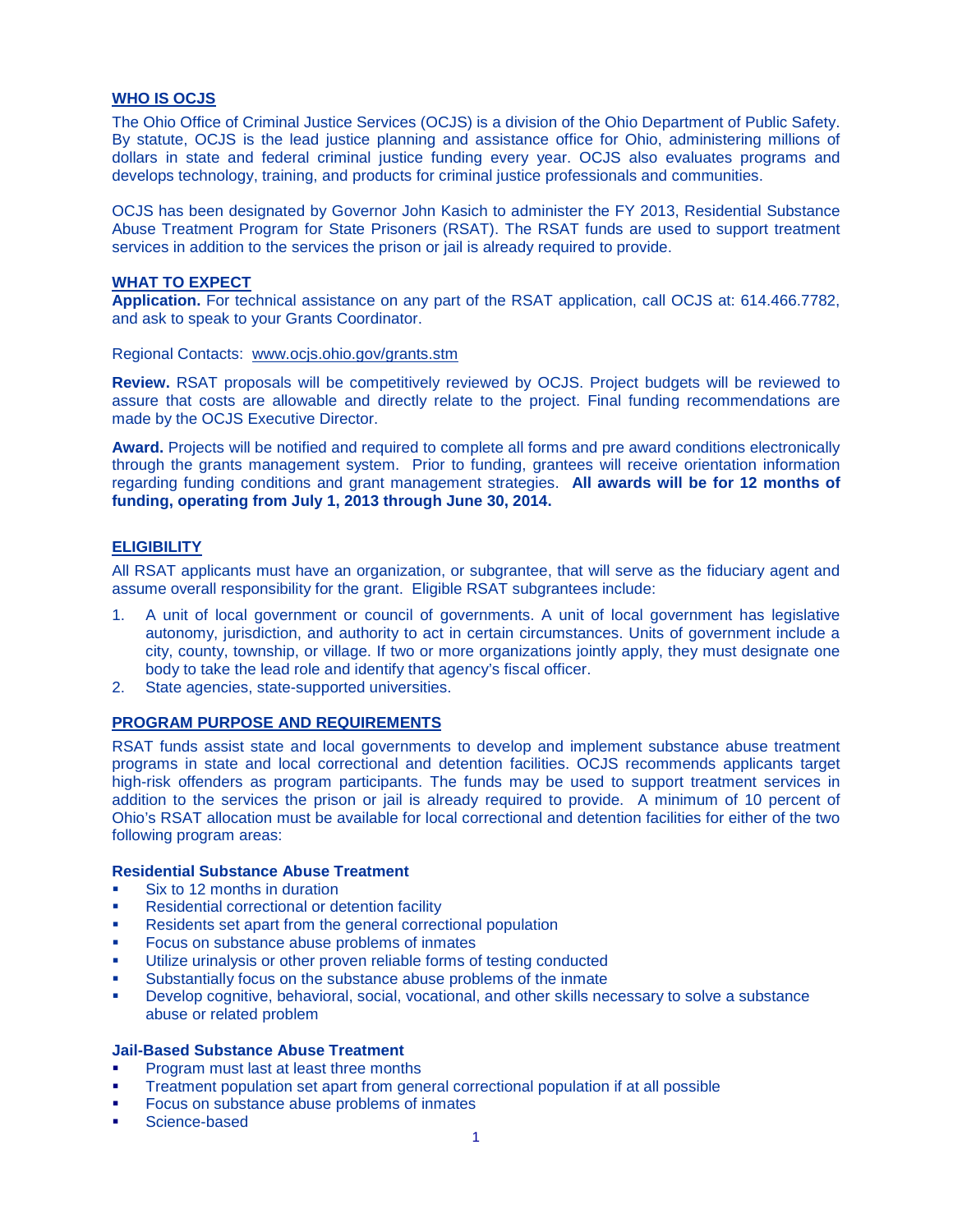Develop cognitive, behavioral, social, vocational, and other skills necessary to solve a substance abuse or related problem

#### **LENGTH OF FUNDING**

Projects may apply for 12 months of funding, operating from July 1, 2013 to June 30, 2014.

# **NEW AND CONTINUATION PROJECTS**

A new project is one that has never received RSAT funding. If an agency submits an application for a project substantially similar to a previously awarded project, the project proposal is considered a continuation of the earlier program. New and continuation projects will compete equally for funding.

### **MATCH**

All projects receiving RSAT funds require a 25 percent cash or in-kind match. Subgrant funds may be used to support 75 percent of the total cost of each project. Other federal funds may not be used as match.

#### **Cash Match**

- State or local budget items or appropriations identified as binding commitments of project match
- Funds contributed from private sources including corporate or private donations
- Funds from the Housing and Community Development Act of 1974, 42 U.S.C. 5305, et. seq.
- Funds from the Appalachian Regional Development Act
- Project income

#### **In-kind Match**

- Donations of expendable equipment, supplies, workshop or classroom materials, work space
- Monetary value of time contributed by professional, technical, skilled or unskilled personnel if services are an integral and necessary part of the project.

The value placed on donated services must be consistent with the compensation rate paid for similar work in the organization or labor market; loaned or donated equipment may not exceed its fair market value. Fringe benefits may be included if someone is actually paying those costs. Volunteer services must be documented and supported by the same methods used by the grant recipient for their own employees.

#### **Timing**

Matching contributions need not be applied at the exact time or in proportion to the obligation of the federal funds. However, the full matching share must be obligated by the end of the period for which the federal funds have been made available for obligation under an approved project. OCJS reserves the right to deny payment requests on approved programs pending documentation of the matching share.

# **PROPOSAL COMPONENTS**

Use the following checklist as a general guide for submitting proposals to OCJS. Read the entire RSAT RFP before completing and submitting proposals.

- **Title Page**
- **Problem Statement/Target Population**
- **Project Description**
- **Project Objectives**
- **Timeline/Activities**
- **Organization Capacity**
- **Collaboration Board**

#### **APPLY ONLINE!**

**RSAT applicants must apply for OCJS grants online at: [www.ocjsgrants.com](https://portals.ocjs.ohio.gov/ogss/login.aspx)**

- **1. Register to use the system. NOTE: If you have already registered as a grantee please use that log in information to access the system.**
- **2. Work on your grant over an extended period of time, saving changes until you're ready to preview and submit your final proposal to OCJS.**
- **3. Print an e-confirmation of your RSAT submission.**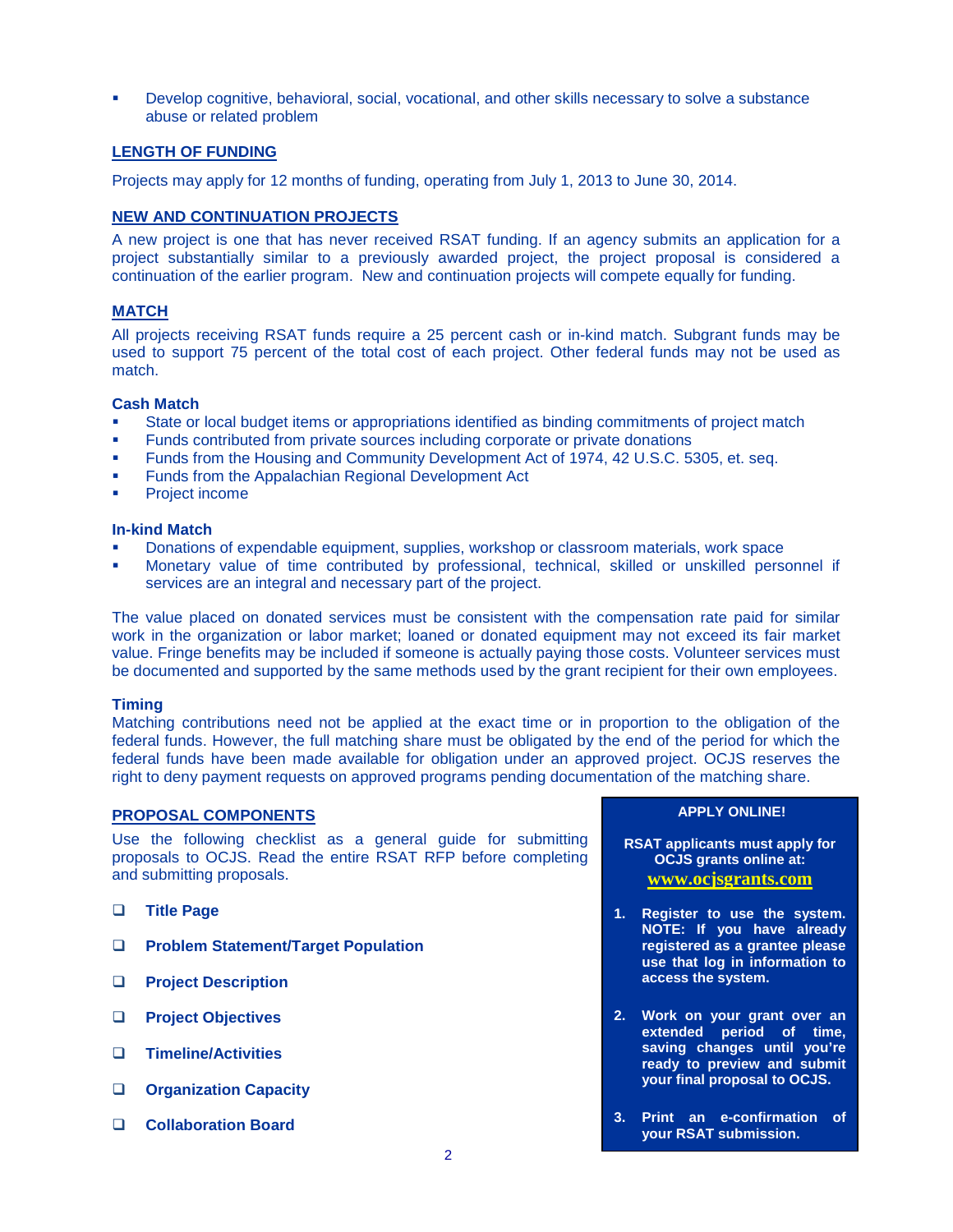**\* Please note Collaboration Board Letters are required and need to be uploaded with the application. Letters should demonstrate the collaboration efforts of the project. If letters are not uploaded the application will not be reviewed.** 

- **Executive Summary**
- **Budget**

#### **FORMAT AND SUBMISSION**

 **Applications are submitted online through the OCJS Grants Management System, by 5 p.m. on November 30, 2012. Visit: [www.ocjsgrants.com.](http://www.ocjsgrants.com/) Late applications will not be reviewed or considered for funding. Failure to follow the specified requirements will also result in the application not being reviewed or considered for funding.**

**IMPORTANT: Applications must be in the APPLICATION SUBMITTED STATUS in the OCJS Grants Management System to be considered for funding.**

 For technical assistance on any part of the RSAT application, call OCJS at: 614.466.7782, and ask to speak to your Grants Coordinator.

Regional Contacts: [www.ocjs.ohio.gov/grants.stm](http://www.ocjs.ohio.gov/grants.stm)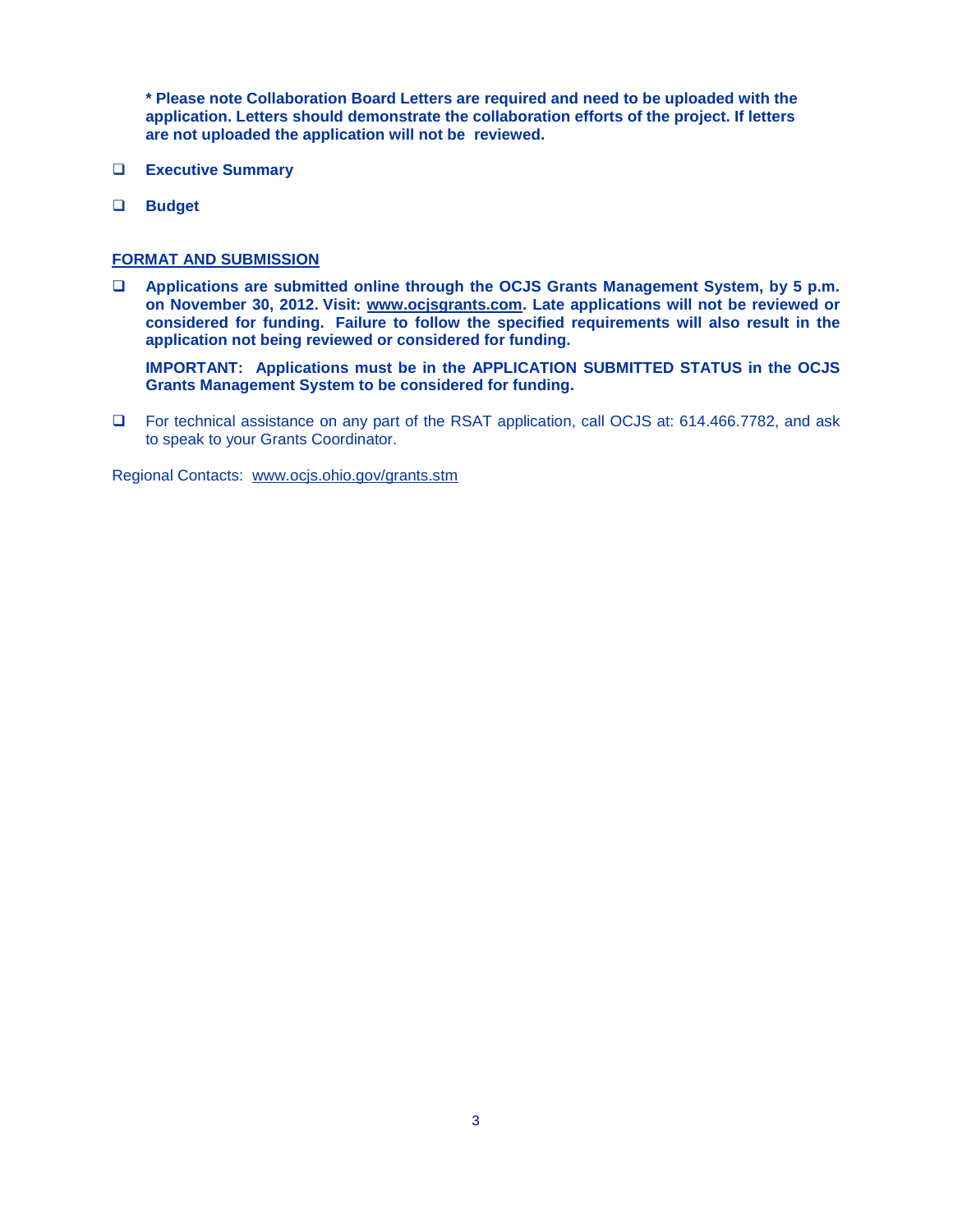# **RESIDENTIAL SUBSTANCE ABUSE TREAMTNET PROPOSAL NARRATIVE**

#### **Problem Statement and Target Population**

Applicants should explain or clearly describe the problem or issue to be addressed, and its impact on the community. The application will be evaluated as to how effectively it:

- Clearly describes the nature and score of the problem, justifies the need for assistance, and relates the problem and the need for assistance to the scope of the Residential Substance Abuse Treatment (RSAT) Program. The problem statement should be data driven and the applicant will need to provide relevant state, and local level data/statistics as well as agency statistics to document the problem addressed.
- Discusses the short and long-term consequences of the community if the problem identified is not addressed. More specifically, the applicant should discuss what will happen to the community if the proposed project is not funded.
- Clearly describes the target population to be served in terms of population size and demographic characteristics, including how the population will be set apart from the general correctional population. It should provide the rationale for why the target group was selected.
- Identifies other resources in the community that are available to continue to help address the problem once the inmate is released from the institution. If no resources exist, applicant should discuss the gaps in services and link how the proposed project will help alleviate those gaps.

#### **Project Description**

Applicants should describe a plan of action that the proposed project will implement in order to address the identified problem discussed in the problem statement. The application will be evaluated as to how effectively it:

- Adheres to the RSAT best practices model of treatment that utilizes a cognitive behavioral treatment approach with variable intensity of services and supervision focused on targeting the criminogenic behaviors of moderate to high-risk offenders that is based on specific offender needs.
- Identifies the treatment model to be used and describes the proposed activities associated with the approach to be taken and clearly demonstrates how they will address the identified problem. Any client admission or exclusion criteria for the project, the anticipated average length of stay, and how drug testing will be used should be discussed. The approach should seem logical given the characteristics and needs of the target population discussed in the problem statement and target population section of the application.
- Discusses the evidence that shows that the model or practice is effective with the target population. Documents the evidence that the mode or practice chose is (are) appropriate for the outcomes the program wants to achieve. Clearly justifies why the particular program model was selected for implementation. **Applicants should provide a detailed discussion on their plan to implement a model that is evidence-based or grounded in best practices of the field.** For more information on evidence-based practices, go to <http://www.ocjs.ohio.gov/ebp.stm>
- Discusses the initial and ongoing assessment process to be used to determine client needs. Any specific instruments or tools to be used along with any evidence to support the rationale for choosing that particular instrument/tool and how it is based on the demonstrated effectiveness should be discussed and identified.
- Identifies and discusses the sanctions and/or rewards, if any, to be used in the program.
- Identifies how success will be defined and measured for the program. Applications should clearly identify what, if any, aftercare services will be provided to program participants once they have left the correctional facility.

# **Project Objectives**

Describe the outcomes or changes anticipated as a result of the proposed project. The achievement of the objectives should provide an outcome that reflects a measurable change for the target population due to the services offered by the program. Provide two objectives, with performance indicators and baseline numbers that further the RSAT Program Goal.

**RSAT Program Goal: To have offenders return to the community and maintain a healthy lifestyle.** Application will be evaluated on how effectively it: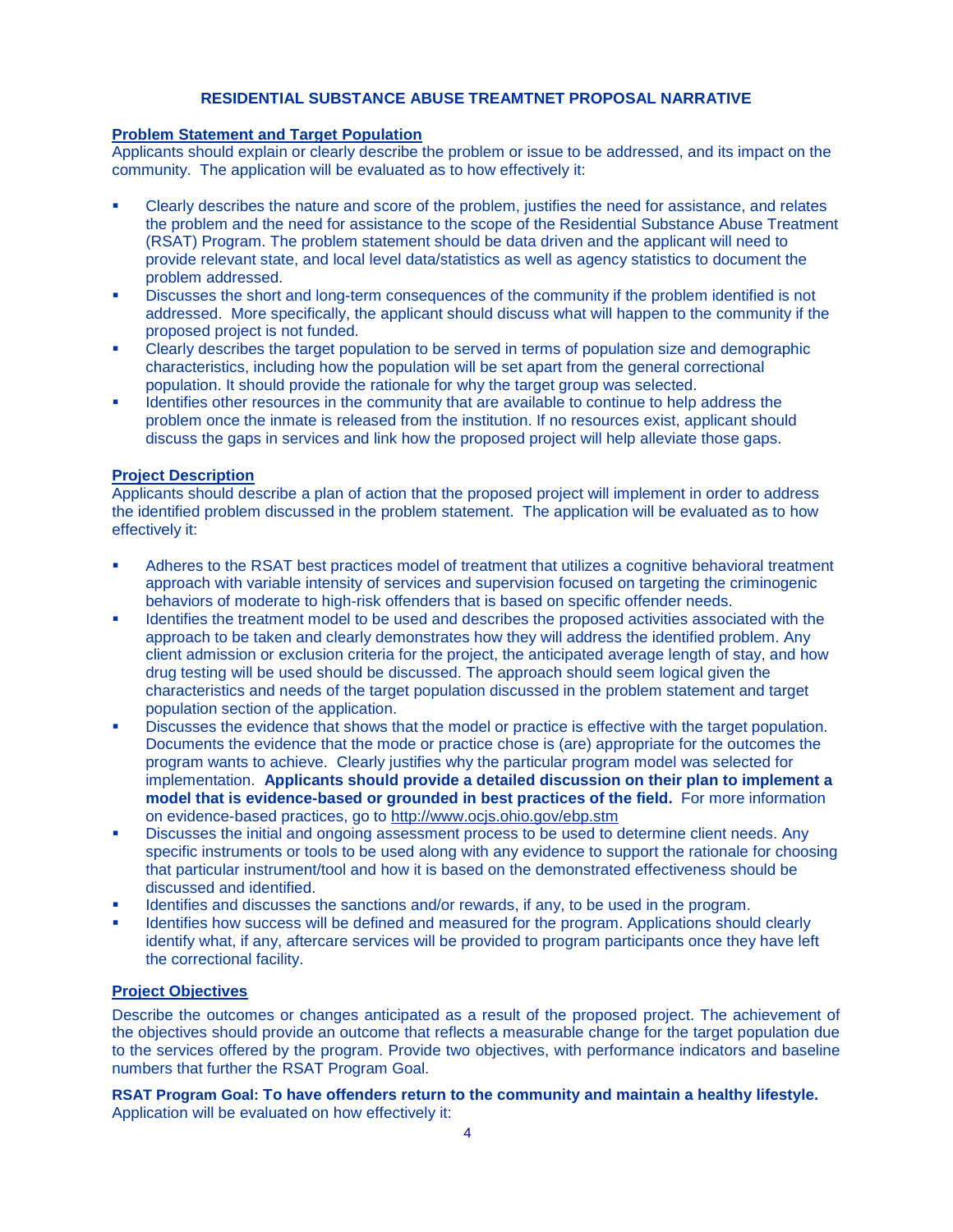Clearly identifies project outcomes (measured change as a result of implementing the proposed project), performance measures (how you will measure that change, what instruments and/or tools are to be used, etc.), and any baseline data that might exist. The project outcomes should reflect an appropriate amount of change anticipated or accomplishments that are logical and clearly linked to the identified problem and the proposed approach/response as discussed in the previous sections of the application.

| <b>EXAMPLE</b>                                    | <b>OBJECTIVE</b><br><b>Measures the expected</b><br>change resulting from<br>the proposed project<br>during the project<br>period.                                        | <b>PERFORMANCE</b><br><b>INDICATOR</b><br><b>Information collected</b><br>to document expected<br>changes.                                                                                                                                              | <b>BASELINE</b><br><b>NUMBER</b><br><b>Number documenting</b><br>what occurred during<br>the past year.                                                                                                        | <b>PERFORMANCE DATA</b><br><b>COLLECTION</b><br>The method in which the data<br>will be collected and the<br>means by which it will be<br>stored for later analysis.                                                                                                                                                                                   |
|---------------------------------------------------|---------------------------------------------------------------------------------------------------------------------------------------------------------------------------|---------------------------------------------------------------------------------------------------------------------------------------------------------------------------------------------------------------------------------------------------------|----------------------------------------------------------------------------------------------------------------------------------------------------------------------------------------------------------------|--------------------------------------------------------------------------------------------------------------------------------------------------------------------------------------------------------------------------------------------------------------------------------------------------------------------------------------------------------|
| <b>EXAMPLE:</b><br><b>OBJECTIVE</b><br>(Increase) | Increase by 20% the<br>number of<br>participants who<br>complete the<br>aftercare program<br>and remain arrest<br>free for 1 year<br>following release<br>from aftercare. | • The number of<br><b>RSAT program</b><br>participants that<br>complete the<br>aftercare program<br>• The number of<br>participants who<br>remain drug free 1<br>year following the<br>successful<br>completion of<br><b>RSAT aftercare</b><br>program. | 42% of those<br>participants that<br>entered aftercare<br>(n=9) successfully<br>completed and<br>remained drug free<br>1 year following<br>release from<br>aftercare                                           | <b>Program staff will receive</b><br>a monthly report from the<br>agency responsible for<br>community supervision<br>that documents the client<br>results from urinalysis<br>screens given while<br>under supervision. This<br>information will be<br>entered by program staff<br>in a spreadsheet for ease<br>of calculation for the<br>grant period. |
| <b>EXAMPLE:</b><br><b>OBJECTIVE</b><br>(Decrease) | Achieve a 15%<br>reduction in<br>recidivism among<br>those successfully<br>completing the RSAT<br>program by<br>December 31, 2012.                                        | The numbers of<br>new crimes or<br>technical violations<br>that RSAT program<br>participants are<br>charged with up to<br>12 months after<br>discharge from the<br>program.                                                                             | $20%$ (n=6) of<br>clients who<br>successfully<br>completed the<br><b>RSAT program</b><br>were charged with<br>a new crime or<br>technical violation<br>between January<br>1, 2012 and<br>December 31.<br>2012. | <b>Program staff will receive</b><br>a monthly report from the<br>agency responsible for<br>supervision documenting<br>the number of new crimes<br>or technical violations<br>that participants are<br>charged with. This<br>information will be<br>collected by program<br>staff in a spreadsheet for<br>ease of calculation for the<br>grant period. |
| <b>EXAMPLE:</b><br><b>OBJECTIVE</b><br>(Maintain) | Maintain a 92%<br>successful<br>completion rate of<br>participants who<br>enter the RSAT<br>program.                                                                      | • Total number of<br>participants who<br>successfully<br>complete the<br>program<br>• Total number of<br>participants who<br>do not complete<br>the program.                                                                                            | 92% of program<br>participants (n=27)<br>successfully<br>completed the<br><b>RSAT program</b><br>between January<br>1.2012 and<br>December 31,<br>2012.                                                        | <b>Program staff will collect</b><br>data documenting the<br>client's progress in the<br>program. This<br>information will be<br>entered into a<br>spreadsheet for ease of<br>calculation for the grant<br>period.                                                                                                                                     |

# **Timeline and Activities**

Applicants should describe how the programmatic and grant administrative activities as well as the related outcomes and objectives will be reasonably achieved in the given project period. Application will be evaluated as to how effectively it:

- Presents a comprehensive, thorough timeline that specifies what program activities will be done, completed, who (individuals and organizations) will do it, and when it will be accomplished. Include activities such as anticipated collaboration board meetings, OCJS grant reporting deadlines and any other activities specific to the project. The timeline should be reasonable given the nature of the problem, the target population, and the approach/response discussed in earlier sections of the application.
- If applicable, include any other deliverables that will be created and/or used throughout the project.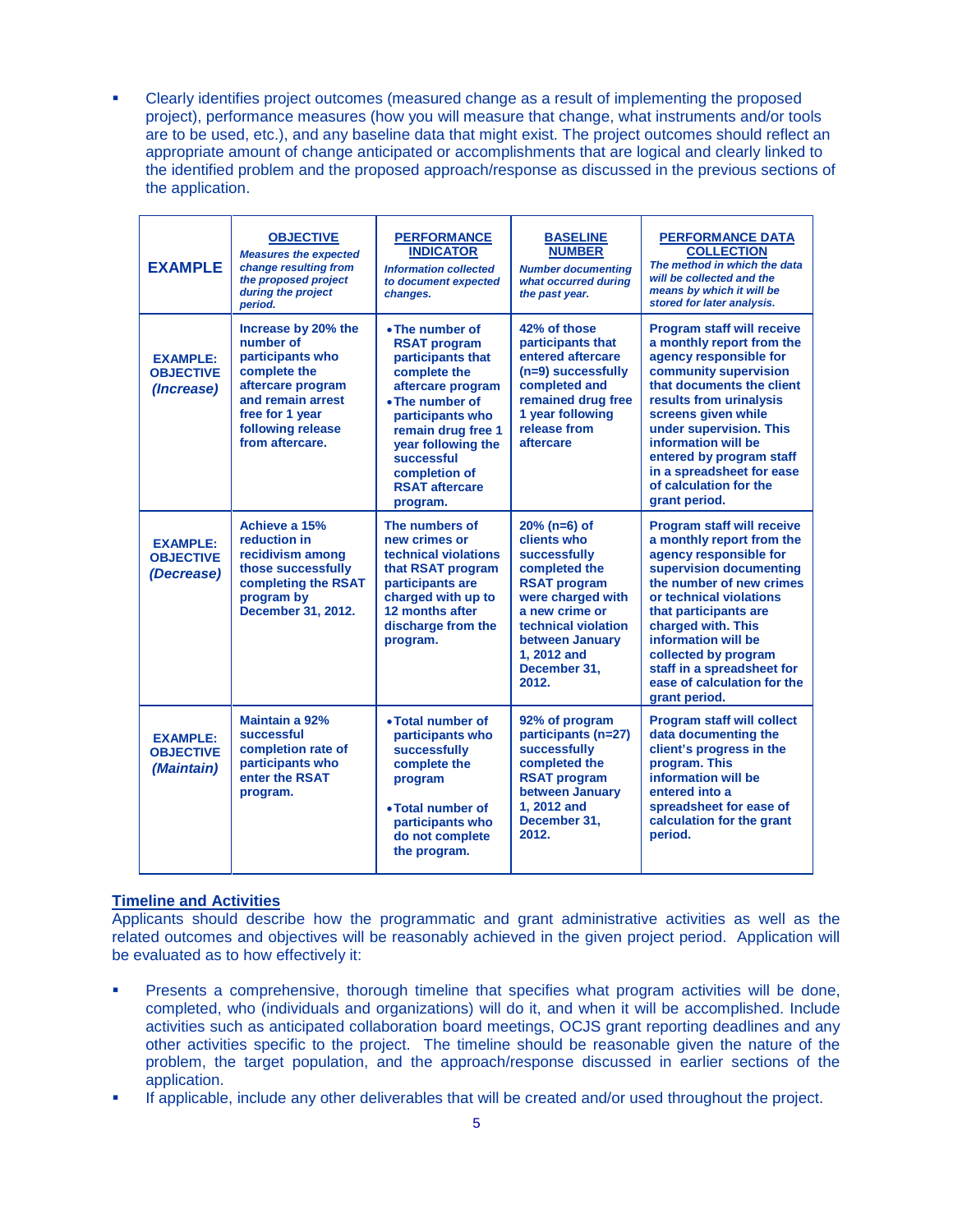# **Organization and Staff Capacity**

Applicants should provide a comprehensive discussion of the history and accomplishments of the organization responsible for implementing the project. Identify any key staff that will be involved in the project, including the project director and other individuals who will be responsible for administering the grant and implanting the program. Application will be evaluated as to how effectively it:

- Clearly identifies the mission of the agency that will serve as the subgrantee and/or implementing agency. The application should clearly demonstrate the capacity of the subgrantee and implementing agency to administer grants of similar size and score as the project submitted for funding. The applicant should demonstrate that they have adequate resources (i.e. personnel/staff, infrastructure to support additional program, computers, software, etc.) to implement the project as proposed.
- Clearly identifies the key staff, including any volunteers that will be participating in the proposed project, including their qualifications, experience and education.
- Discuss how successful completion of the project is realistic given the key staff implementing the project. In cases where positions have not been filled, the applicant should clearly describe a reasonable approach and criteria to their experienced and qualified staff.

# **Collaboration Boards**

Collaboration Boards are an essential to the funding process as they help projects achieve their goals and objectives. The leadership and direction they provide help projects to achieve their goals and objectives through a shared community vision. Collaboration Boards must conduct meetings at least quarterly and keep minutes of discussion items. Describe the collaborative effort between the applicant and other organizations. Application will be evaluated as to how effectively it:

- Identifies the organizations that will participate in the Collaboratin Board that will be responsible for overseeing the project. Describes their roles and demonstrates their commitment to the project. The applicant may use an existing community board or group to provide oversight to the project and act in the capacity of the Collaboration Board. **Commitment letters will be required from all representatives on the Collaboration Board.**
- Describes the extent and nature of the collaborative effort and how the role and function of each organization will support the overall goal of the project. Partner agencies should be clearly identified and clearly linked with their role and function within the collaborative group.
- Provides details describing the management of the collaborative group. The applicant should be able to document when quarterly meetings will be held, how members will be notified of upcoming meetings, and the process for distributing and maintaining records of minutes of meetings. If the applicant uses an existing community board or group to serve as the Collaboration Board, describe how the group will prov ide specific oversight for this project.
- Describes how the collaborative group will work together to achieve project goals and objectives.

**Applications must include commitment letters from all Collaboration Board members. Letters must be submitted on the Collaboration Board member's letterhead and detail each agency's role and commitment as a partner within the proposed project. All applicants will be required to upload collaboration board letters. Failure to do so will result in your application being declared incomplete and you will be ineligible for funding. Collaboration Board Lettters are uploaded as an attachment within the Collaboration Board section of the online application.** 

# **Budget**

Describe any costs associated with implementing the program. Application will be evaluated as to how effectively it:

- Presents a clear and detailed budget with a narrative that clearly explains and justifies the budget information.
- Justifies the costs of the proposed program and the costs are considered reasonable in view of the types and range of activities to be conducted, the number of participants to be served, and the expected results and benefits.
- Clearly states how the match funds will be used and the source of the match funds.